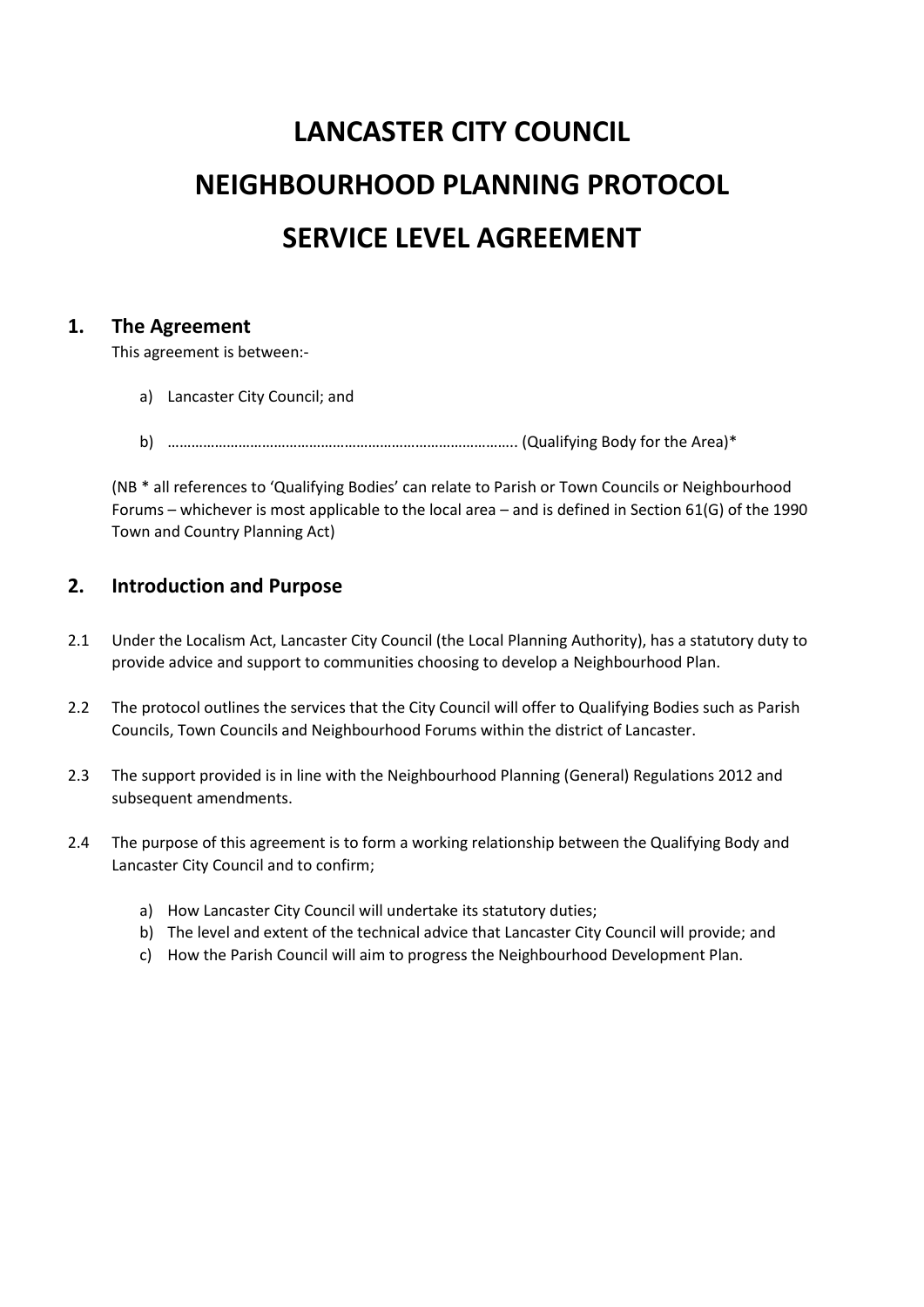# **3. Service Level Agreement**

This Agreement is between:-

Lancaster City Council and ………………………….......................................................Parish / Town Council / Neighbourhood Forum

#### **Designation of Neighbourhood Area**

Date Submitted …………………………………………………………………..

Date of Approval by Lancaster City Council ………………………………………………………………..

#### **Signatories:-**

- a) ………………………………………………………………………… Lancaster City Council (Designated Officer)
- b) ………………………………………. Chair on Behalf of ………………………………………. Parish / Town Council / Neighbourhood Forum

This agreement will commence on ……………………………………………………………………..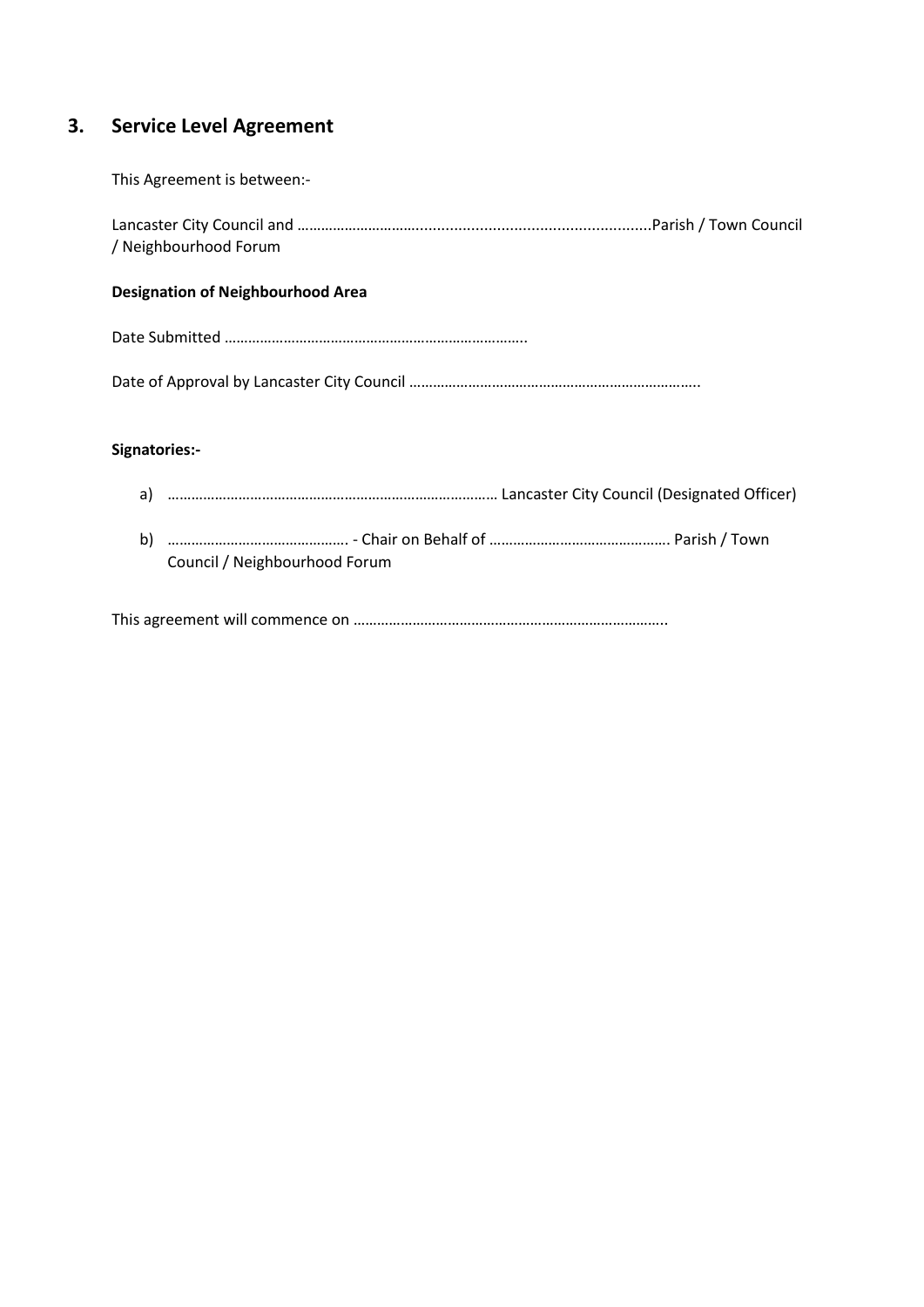# **4. Background and Area Designation**

- 4.1 Neighbourhood Planning was introduced by the Localism Act 2011. The Neighbourhood Planning (General) Regulations 2012 require Lancaster City Council to undertake certain provisions. In addition the City Council is also required to provide technical advice and support.
- 4.2 This agreement sets out how the City Council will meet its statutory obligations and the level of assistance it will offer to qualifying bodies.
- 4.3 Once an application for a neighbourhood area has been submitted to Lancaster City Council (and checked that the relevant information has been submitted) a four week consultation will be undertaken via the City Council website and notices will be displayed within the neighbourhood area, organised jointly between the City Council and Qualifying Body. A press release will also be issued by the City Council including details of the consultation and an email sent out to the planning policy consultation database.
- 4.4 The length of the consultation may vary. If the neighbourhood designation falls between two or more local planning authorities or where the neighbourhood area does not follow recognised Parish boundaries a six week consultation period will be required.
- 4.5 Lancaster City Council will notify the Qualifying Body and relevant Ward Member(s) of this consultation period.

# **5. The Statutory Obligations for Lancaster City Council**

Following the completion of the statutory area designation consultation, Lancaster City Council will meet the following standards:-

| <b>Stage</b>                                  | <b>Timescale</b>                                 |
|-----------------------------------------------|--------------------------------------------------|
| Agreement of the Neighbourhood                | Dependent on the designation made*.              |
| Development Plan Area (Regulation 7)          |                                                  |
| Confirm that the pre-submission               | Within the prescribed consultation period        |
| Neighbourhood Plan meets the general          | unless an extension has been agreed with the     |
| requirements of the Localism Act (Regulation  | Qualifying Body.                                 |
| 14) before pre-submission public consultation |                                                  |
| commences.                                    |                                                  |
| Confirmation that the submitted               | At the next logical meeting of Cabinet following |
| Neighbourhood Plan and other associated       | the receipt of the submission documents.         |
| documentation meets the requirements of the   |                                                  |
| Localism Act (Regulation 15)                  |                                                  |
| Publicise the submission plan and other       | The consultation will take place no earlier than |
| associated documentation (Regulation 16)      | four weeks after a recommendation is made by     |
|                                               | Lancaster City Council (but as soon as possible  |
|                                               | thereafter) to publicise the submission plan.    |
| Approval of the appointment of an examiner    | No later than four weeks following the close of  |
| with the Parish Council (Regulation 17)       | consultation                                     |
| Forward all comments received on the          | Within 2 weeks of an Examiner being              |
| submission plan along with all other required | appointed.                                       |
| documentation to the appointed examiner       |                                                  |
| (Regulation 17)                               |                                                  |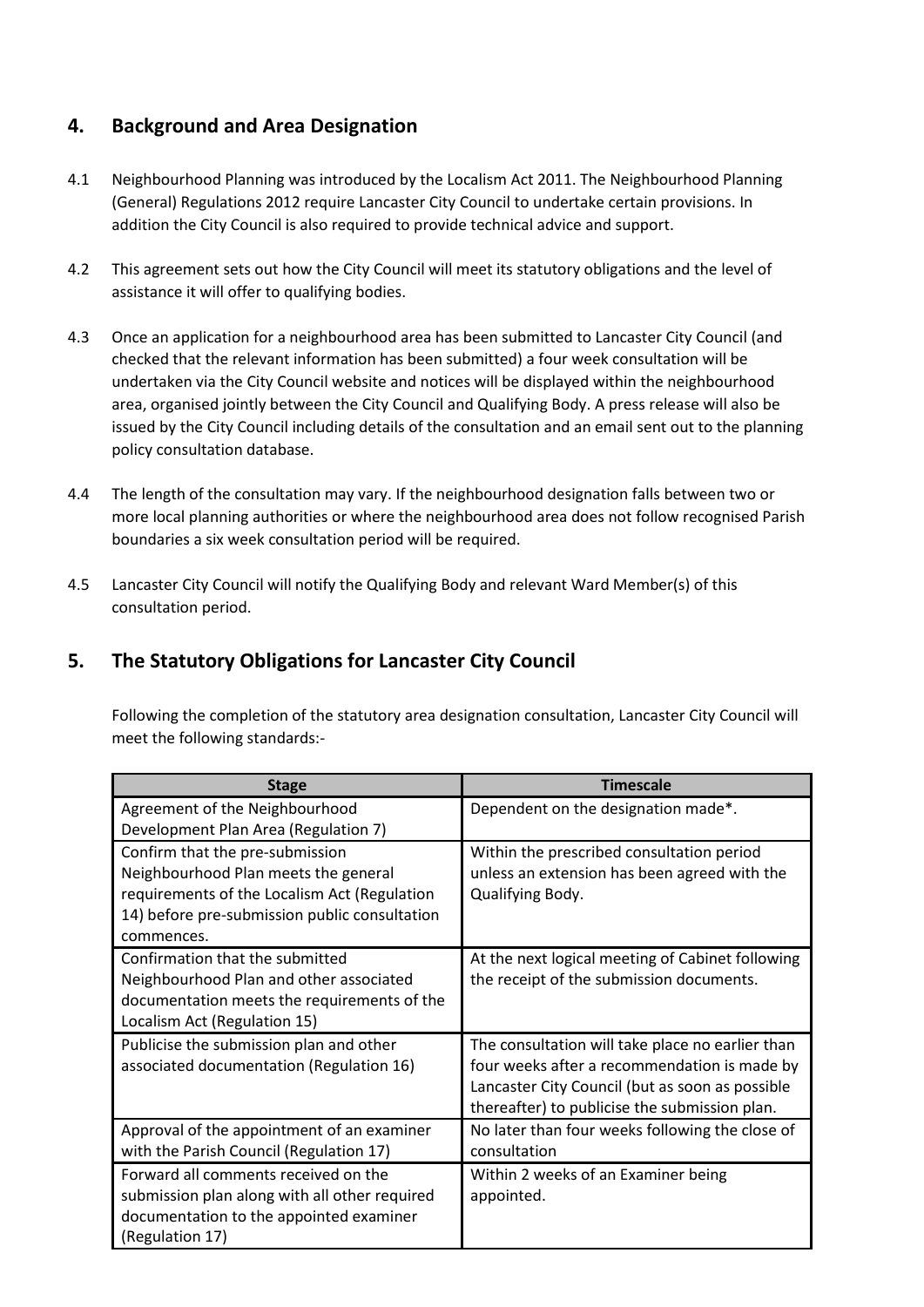| Convene examination hearing if required by the                                                                                             | Within 8 weeks of an Examiner being                                                                                                                                                                                                                                                                                                                                           |
|--------------------------------------------------------------------------------------------------------------------------------------------|-------------------------------------------------------------------------------------------------------------------------------------------------------------------------------------------------------------------------------------------------------------------------------------------------------------------------------------------------------------------------------|
| Examiner.                                                                                                                                  | appointed.                                                                                                                                                                                                                                                                                                                                                                    |
| Consideration of Examiner's report and<br>provision of a Decision Statement in<br>consultation with the Qualifying Body<br>(Regulation 18) | The findings of the Examination will be<br>presented to next logical Cabinet Meeting<br>following the receipt of the Examiner's Report.                                                                                                                                                                                                                                       |
| Arrange Referendum venue and date and all<br>associated administration.                                                                    | The Referendum will take place no earlier than<br>four weeks after a decision is made by<br>Lancaster City Council (but as soon as possible<br>thereafter) to move the Neighbourhood Plan<br>forward to Referendum.<br>Lancaster City Council will decide on the<br>number and locations for Polling Stations with<br>reference being made to the list of approved<br>venues. |
| Adoption of the Neighbourhood Plan                                                                                                         | At the first available meeting of Cabinet /                                                                                                                                                                                                                                                                                                                                   |
| (Regulation 19 & 20)                                                                                                                       | Council following a positive referendum result.                                                                                                                                                                                                                                                                                                                               |

*\* If the designation makes use of the Parish Boundary, no public consultation Is required and formal designation will take place as soon as possible after the application is made (subject to Cabinet Member approval). Public consultation will be required on any designations which involve multiple parishes, part of a parish or no parish boundary, the length of decision will may vary depending on the boundaries used.*

# **6. Technical Advice from Lancaster City Council**

| <b>Topic</b>               | <b>Advice and Support</b>                                                                                                                                   |
|----------------------------|-------------------------------------------------------------------------------------------------------------------------------------------------------------|
| <b>Professional Advice</b> | Provide a named officer as first point of contact for advice and<br>technical support.<br>The Support Officer contact for the  Neighbourhood Plan<br>$is:-$ |
|                            | Name<br><b>Email</b>                                                                                                                                        |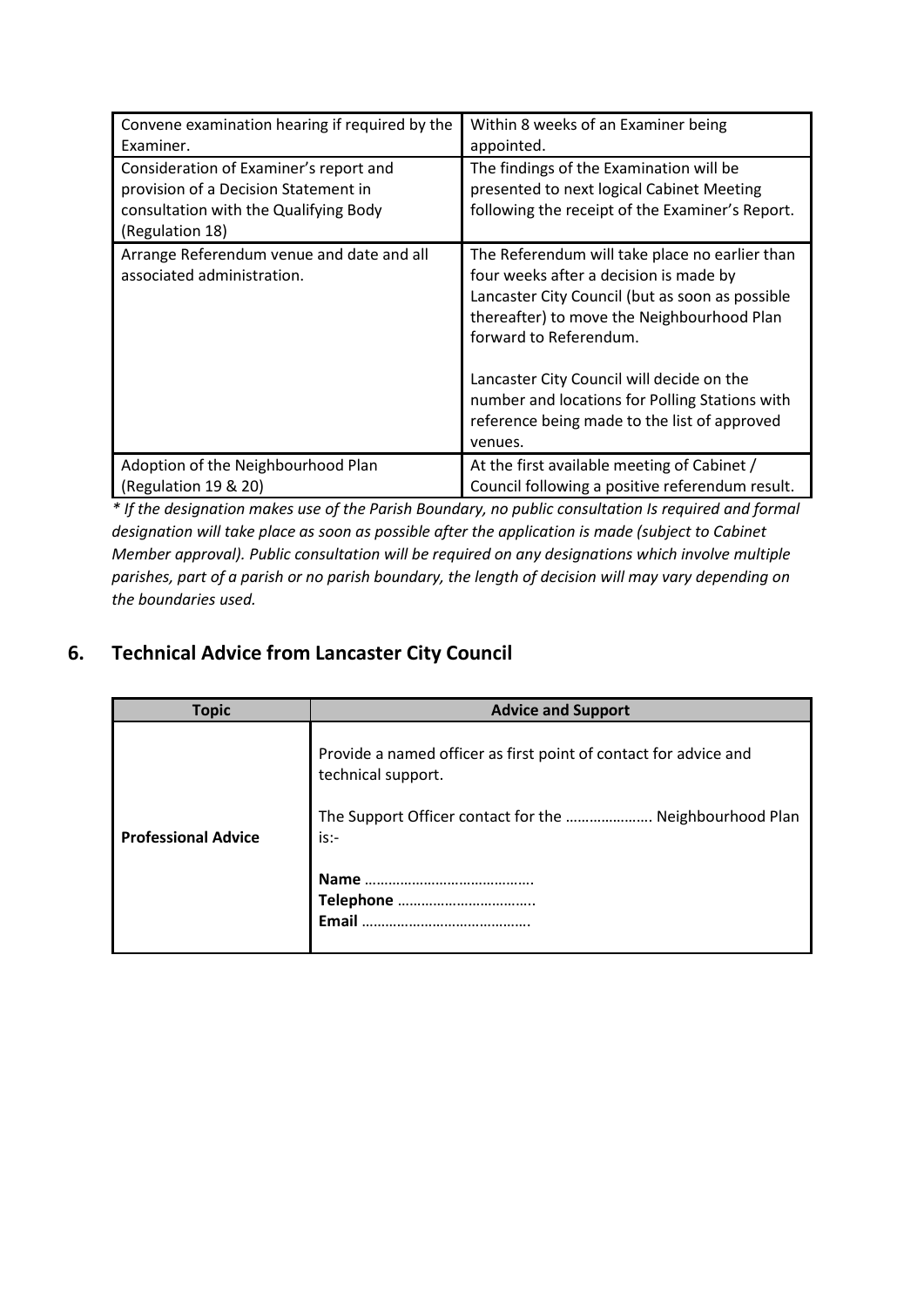| <b>Initial Meeting</b>                             | At the request of the Qualifying Body and prior to the designation of<br>the Neighbourhood Area the support officer will attend and provide<br>an overview on the procedures and issues associated with<br>neighbourhood planning. This advice will cover:-<br>Advice on whether Neighbourhood Planning is the most<br>appropriate method of meeting the groups aspirations;<br>The general level of support available from Lancaster City<br>Council (as set out in this agreement);<br>The scope of a Neighbourhood Plan;<br>The relationship with Strategic Planning Policy and in particular<br>٠<br>the local development plan;<br>The legal procedures to be followed;<br>The preparation / content of the project plan;<br>٠<br>Methods of consultation and engagement;<br>٠<br>Consultation with the 'Statutory Consultation Bodies' including<br>the provision of relevant contact details;<br>Provision of contact details for other important local<br>stakeholders;<br>The requirements of other legislation such as Sustainability<br>Appraisal, Strategic Environmental Assessment (SEA), Habitats<br>Regulation Assessment (HRA), Equality Impact Assessment and<br>the Human Rights Act; and<br>Update on funding mechanisms and grant assistance. |
|----------------------------------------------------|--------------------------------------------------------------------------------------------------------------------------------------------------------------------------------------------------------------------------------------------------------------------------------------------------------------------------------------------------------------------------------------------------------------------------------------------------------------------------------------------------------------------------------------------------------------------------------------------------------------------------------------------------------------------------------------------------------------------------------------------------------------------------------------------------------------------------------------------------------------------------------------------------------------------------------------------------------------------------------------------------------------------------------------------------------------------------------------------------------------------------------------------------------------------------------------------------------------------------------------------------------------------|
| <b>Provision of background</b><br>data / evidence. | At the request of the Qualifying Body, the support officer will provide<br>/ direct to the appropriate source:-<br>The Annual Monitoring Report planning data which is available<br>to the Council;<br>Links to relevant research data which has been undertaken and<br>published by third parties;<br>Links to relevant evidence which has been published to inform<br>the preparation of the local development plan; and<br>Maps showing relevant constraints data including data in<br>support of Habitats Regulations Assessment and Strategic<br>Environmental Assessment (where this data has already been<br>plotted).                                                                                                                                                                                                                                                                                                                                                                                                                                                                                                                                                                                                                                      |
| <b>Professional advice and</b><br>assistance       | Provide conformity advice and updates on the preparation of the<br>Lancaster District Local Plan and related planning policy documents:-<br>Provide a Screening Opinion on any requirement for<br>$\bullet$<br><b>Environmental Assessments and Habitats Regulations</b><br>Assessment. It will be for the Parish Council to act on such<br>opinions;<br>Assistance with methods and processes of consultation;<br>٠<br>Up to date information on funding mechanisms and available<br>$\bullet$<br>grant assistance;<br>Provide comments to emerging draft policies and allocations;<br>and<br>Digitising the final version of the Proposals Maps (if applicable).                                                                                                                                                                                                                                                                                                                                                                                                                                                                                                                                                                                                 |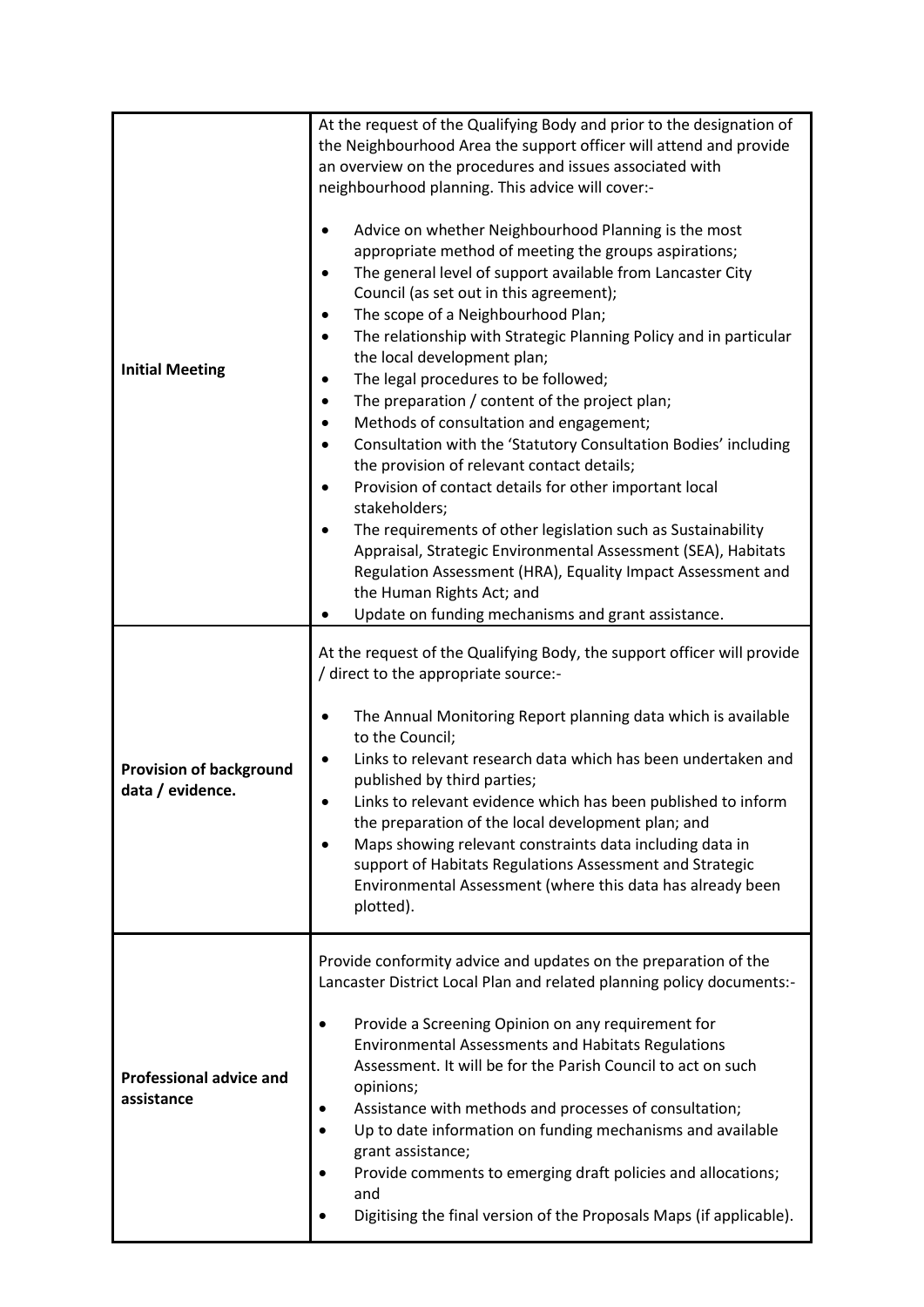|                                                       | Provide advice and support in relation to:-                                                                                                                                                                                                                                                                                                                                                                                                                                                                                                                                     |
|-------------------------------------------------------|---------------------------------------------------------------------------------------------------------------------------------------------------------------------------------------------------------------------------------------------------------------------------------------------------------------------------------------------------------------------------------------------------------------------------------------------------------------------------------------------------------------------------------------------------------------------------------|
| <b>Draft Neighbourhood</b><br><b>Development Plan</b> | The need for the Neighbourhood Plan to meet the 'basic<br>$\bullet$<br>conditions';<br>Conformity of the plan with national and local planning policy,<br>$\bullet$<br>particularly in relation to conformity with strategic policy;<br>The preparation of a consultation statement;<br>٠<br>The suitability of any Environmental Assessment and/or<br>$\bullet$<br>Habitats Regulation Assessment undertaken;<br>Conformity with other legislative requirements; and<br>$\bullet$<br>Conformity with the OS mapping requirements (including<br>$\bullet$<br>copyright issues). |

In addition to the above, Lancaster City Council will:

- Meet with the Neighbourhood Plan Steering Group to discuss specifically identified planning policy matters (where staff resources permit);
- Keep Neighbourhood Plan groups up to date with progress on the Strategic Development Plan;
- Collaborate with the Qualifying Body in the selection of an appropriate examiner for the neighbourhood plan through NPIERS or any other alternative arrangement which is agreeable to both parties;
- Maintain a Neighbourhood Planning page on the City Council website which provides links to key information and guidance and provide relevant updates on the neighbourhood plan on the City Council's neighbourhood planning web pages;
- Collaborate with the Qualifying Body on the drawing up of Press releases to support the neighbourhood planning process;
- Encourage the Qualifying Body to ensure at least one Ward Member to stand on the neighbourhood plan steering group where it is feasible and appropriate to do so; and
- Provide an Examination venue (if required) and provide officer presence to elaborate on City Council comments on the Neighbourhood Plan.

Lancaster City Council **will not** offer support / assistance in the following areas:-

- Writing documents;
- Undertaking primary survey and research work, including the breakdown of existing evidence to inform the Neighbourhood Plan;
- Undertaking Strategic Environmental Assessment or Habitat Regulation Assessment;
- Undertaking of non-statutory consultation exercises;
- The printing of documents which do not relate to the non-statutory requirements of the Council;
- Provide project management services for the production of a Neighbourhood Plan;
- Provide advice on the status of 'live' planning applications;
- Attend every meeting / consultation event organised; and
- Provide direct financial support for the preparation of a Neighbourhood Plan.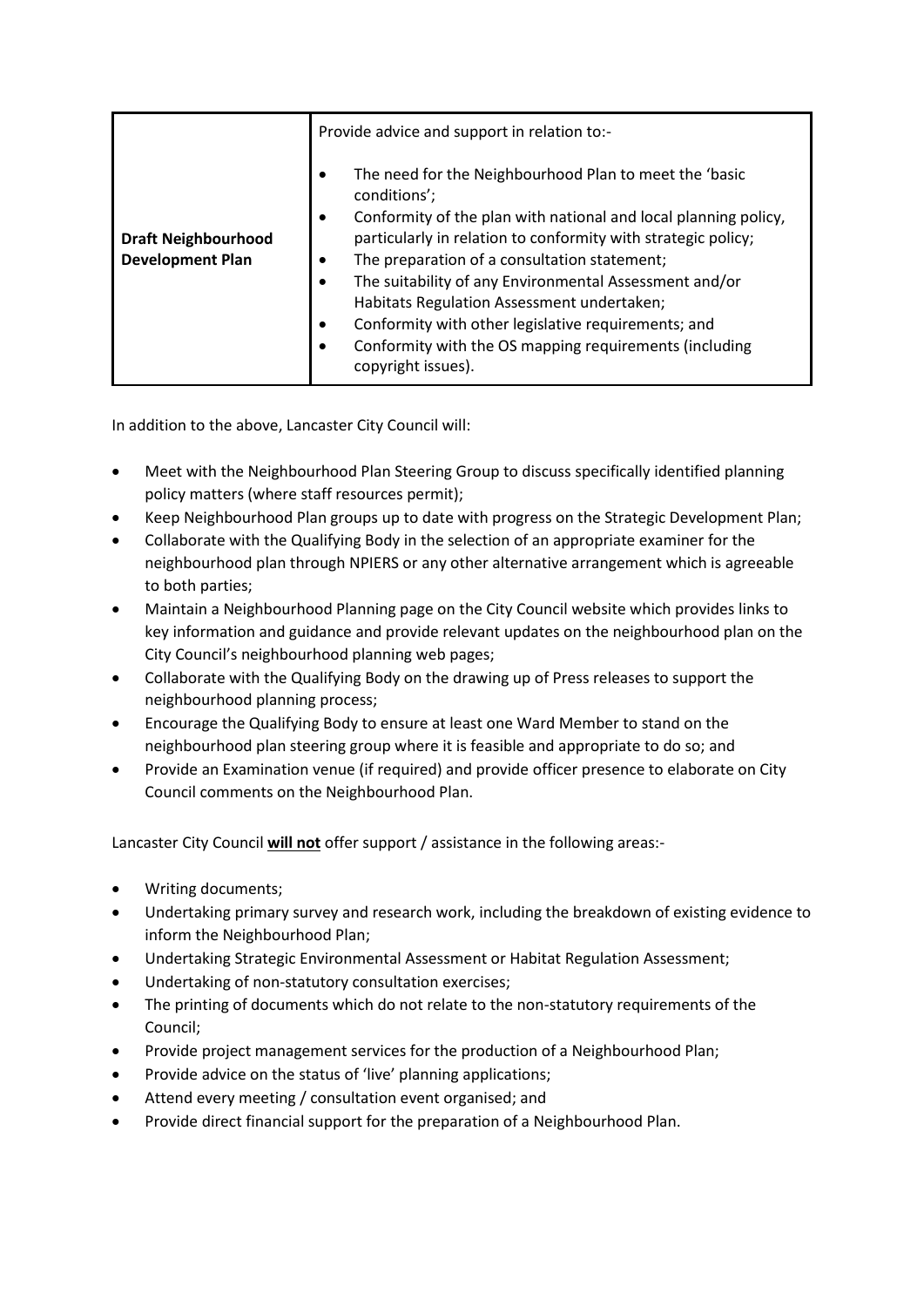# **7. Obligations for the Qualifying Body (Parish / Town Council / Neighbourhood Forum)**

### **Following agreement by the City Council of the Neighbourhood Area the Qualifying Body will:**

Seek to establish a steering growth to develop the Neighbourhood Development Plan. Where the Qualifying Body is a Town / Parish Council this group should have a clear reporting link to the Town / Parish Council via a Terms of Reference.

Ensure that adequate financial resources are available to support the Qualifying Body in meeting its obligations under this Agreement. The Qualifying Body will be expected to seek financial grant aid in funding this project.

In not undertaken prior to the designation of the Neighbourhood Area, the steering group should arrange an initial meeting and invite the Support Officer from Lancaster City Council.

Prepare a Project Plan for the Neighbourhood Development Plan which will include the following:

- An indicative timetable for completion of the Neighbourhood Development Plan;
- The provision of regular updates on progress to Lancaster City Council via the Support Officer;
- Programme briefings with the support officer at the stage of preparation of the initial draft plan (i.e. pre-submission plan document).

The Qualifying Body should seek to keep the City Council updated on plan progress, including the City Council on the distribution list of meeting minutes and arrangement of face-to-face meetings at key stages of plan preparation (or at least every 6 months).

In preparing the Neighbourhood Plan, Qualifying Bodies should notify the City Council when draft policy is being finalised in order for a Screening Opinion to be undertaken to whether Environmental Assessments are required.

## **At pre-submission stage, the Qualifying Body will provide to Lancaster City Council the following material:**

- A copy of the draft plan;
- Copies of any Environmental Assessment and/or Habitats Regulation Assessment work undertaken to date;
- Copies of any other reports or surveys undertaken to evidence the plan policies and proposals; and
- A Consultation Statement highlighting a list of statutory bodies consulted along with the identity of other key stakeholders directly consulted.

The Qualifying Body will also have to undertake consultation on the pre-submission plan (and associated documentation) in accordance with Regulation 14 of the Neighbourhood Planning (General) Regulations 2012.

**At the stage of formal submission of the final plan to Lancaster City Council, prior to examination, the Qualifying Body will provide the following material;**

A final, updated Consultation Statement;